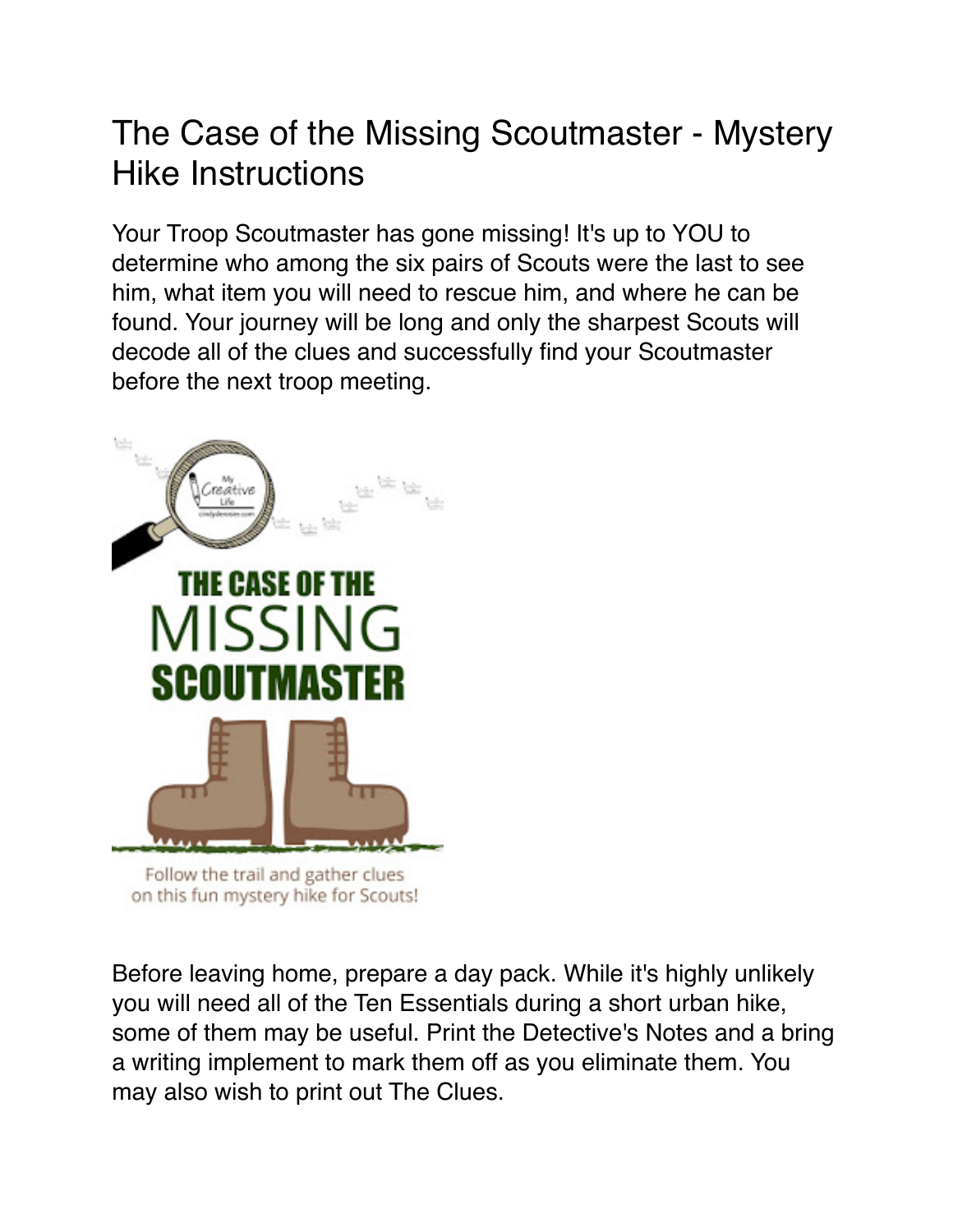This hike starts and ends at French Memorial Park Seymour, CT As you hike, pay careful attention to the clues and use them to eliminate the Scout pairs, essential items, and Scout locations below until only one is left in each category. Good luck!

## **Detective Notes**

The Last pair of scouts to see your Scoutmaster were:

\*The SPL and The ASPL \*The Patrol Leader and The Asst. Patrol Leader \*The Quartermaster and the Troop Scribe \*The Den Chief and the Troop Historian \*Scouts from the 'New' Patrol \*Webelos from 'The Pack'

The location where your Scoutmaster is:

\*Oxford

\*Seymour

\*Derby

\*Ansonia

\*Shelton

Item that is crucial to the rescue of your Scoutmaster:

\*pocket knife \*First aid kit \*Trail mix \*Water bottle \*dry socks \*extra gloves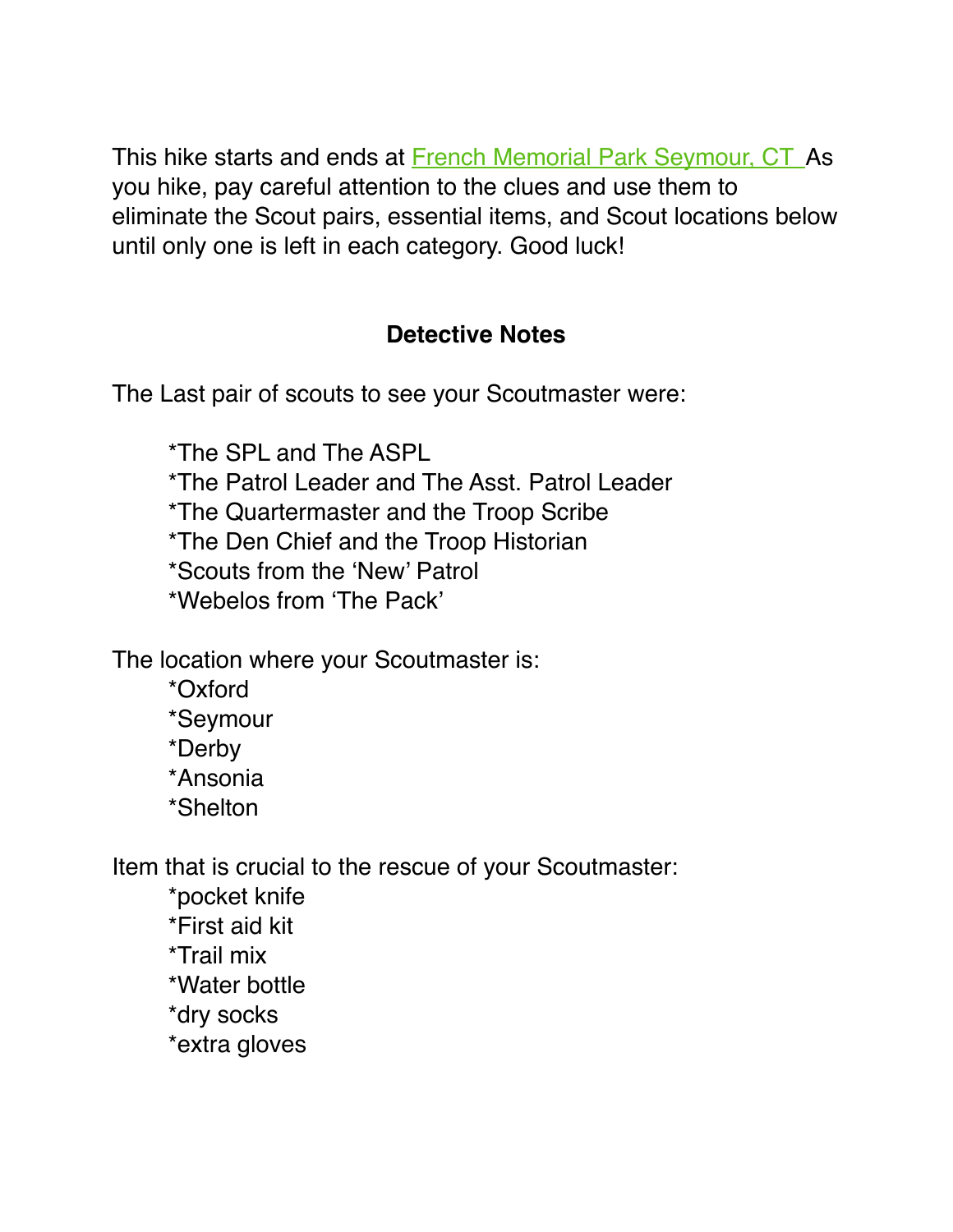## **The Clues**

1, Start in the parking lot across from the American Flag that stands alone. Along the South East side of the parking lot, there are a row of boulders. If there are more than 25 boulders, eliminate the water bottle. If there are less than 25 boulders, eliminate dry socks.

2, At the base of the flag pole near the parking lot, there is a dedication plaque. Add the four digits of the year in which it was dedicated together, then use the Scout Law to determine which principle falls in that position. If it is Courteous, eliminate Seymour. If it is Cheerful, eliminate Oxford.

3, Head North, following the road. When you reach the end of the road; if the fence around the parking area is metal, eliminate Webelos from 'The Pack'. If it's wooden, eliminate the Den chief and the Troop Historian.

4, To the left of the Tennis courts there is a playground. The perimeter of the play area is marked off with railroad ties. How many straight lines are there to enclose the area? If it is an even number, eliminate the SPL and the ASPL. If it is an odd number, eliminate Scouts from the 'New Patrol'.

5, Stand with your back to the tennis courts at the southern most corner of that fence. There is a sign due south from where you are standing, go to that sign. From that sign, there are stairs to your east. If there are less than 10 stairs, eliminate pocket knife. If there are more than 10 stairs, eliminate dry socks.

6, In the field in front of you, are there any lights to light up the field? If there are lights for the field, eliminate Ansonia. If there are No lights for the field, eliminate Derby.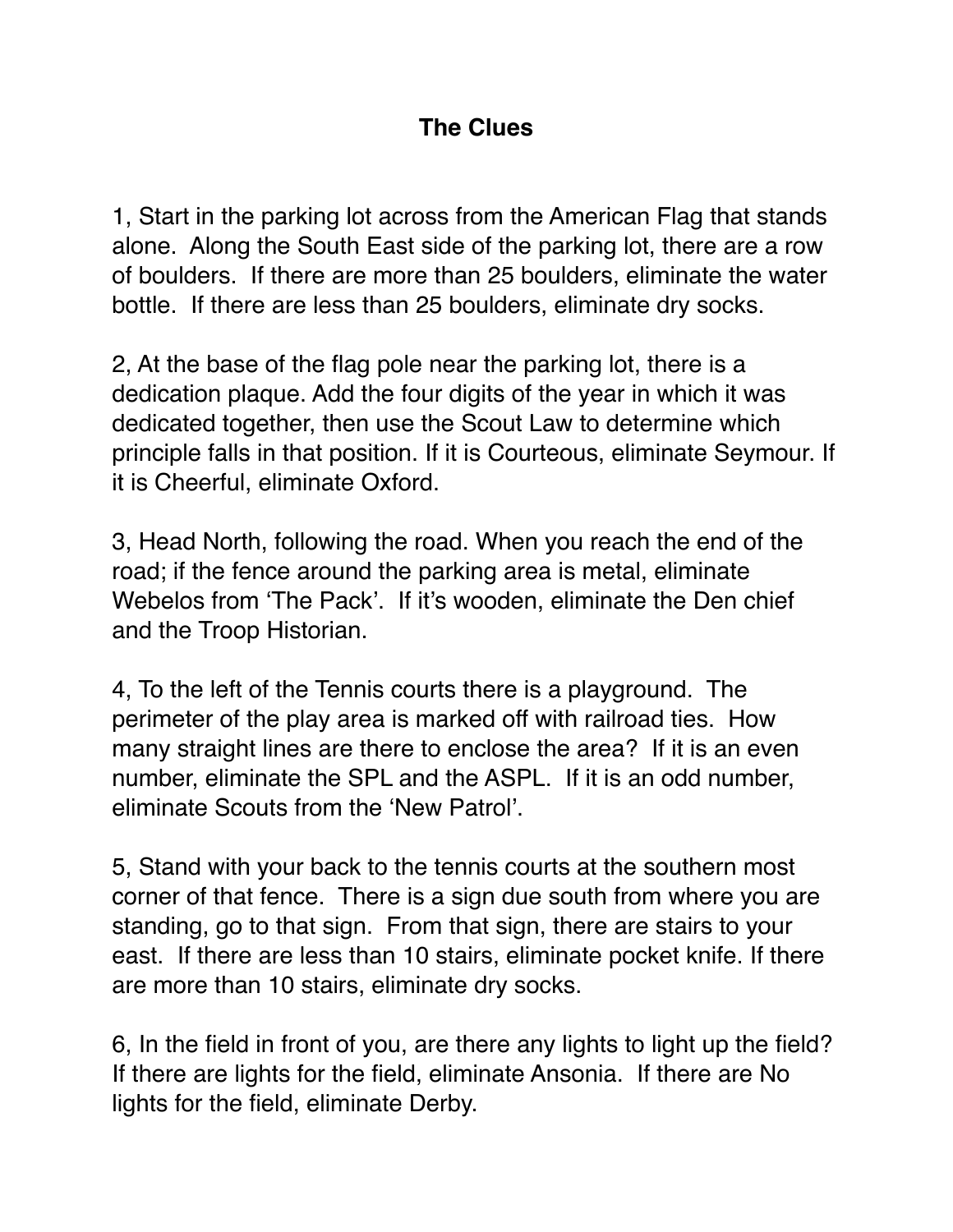7, What number is on the sign located at the top of the bleachers? Use the Scout Law to determine which principle falls in that position. If it is Loyal, eliminate Shelton. If it is kind, eliminate Seymour.

8, What color is the scoreboard at the end of the field? If it is Yellow with blue lines, eliminate extra gloves. If the scoreboard is blue with yellow lines, eliminate First aid kit.

9, Standing directly in front of the scoreboard, look towards the South West. What kind of business can you see? If it is a bank, eliminate Trail Mix. If it is a McDonald's, eliminate water bottle.

10, Proceed to the Veteran's Memorial Grove; there you will find 5 memorials paying tribute to Seymour residents who fought during 5 different wars. Count all of the Honored Veterans with the surname of Smith, from all the wars. If there are less than 8, eliminate First Aid Kit. If there are more than 8, eliminate Extra Gloves.

11, How many cannons are around the monument 'In honored memory of the defenders of our country. 1861-1865'? If it is less than 4, eliminate the Quartermaster and the Troop Scribe. If it is more than 4, eliminate the Senior Patrol Leader and the Assistant Senior Patrol Leader.

12, Between the Veteran's Memorial Grove and the entrance to the park is a very small monument. On the plaque it reads that a tree was planted on the 100th anniversary of the Town of Seymour. If the tree was planted in 1950, eliminate The Senior Patrol Leader and the Assistant Senior Patrol Leader. If the tree was planted in 1850, eliminate Scouts from the New Patrol.